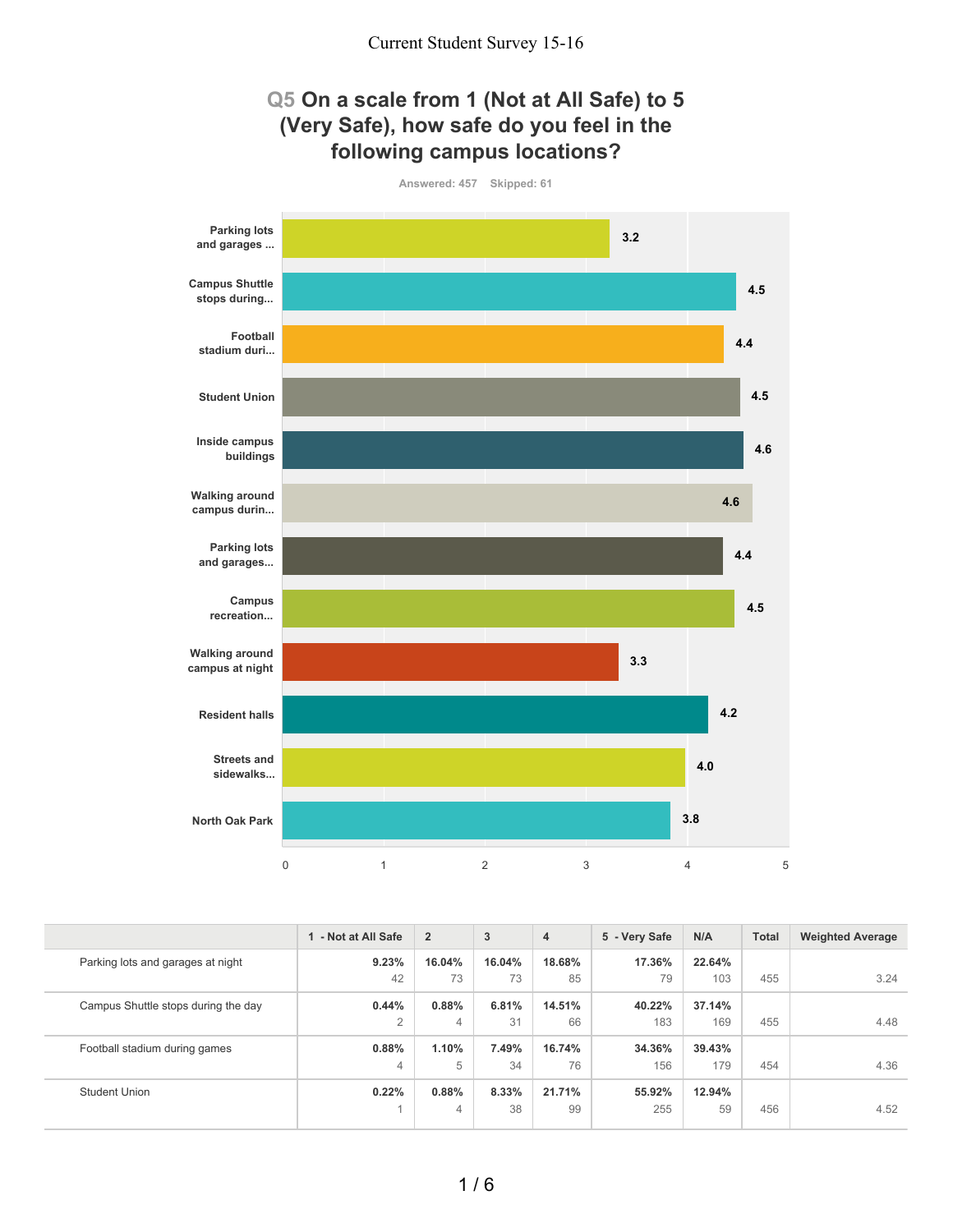# Current Student Survey 15-16

| Inside campus buildings                  | 0.66%<br>3  | 1.10%<br>5   | 6.61%<br>30  | 22.25%<br>101 | 61.01%<br>277 | 8.37%<br>38   | 454 | 4.55 |
|------------------------------------------|-------------|--------------|--------------|---------------|---------------|---------------|-----|------|
| Walking around campus during the day     | 0.22%       | 0.88%<br>4   | 5.73%<br>26  | 17.62%<br>80  | 65.64%<br>298 | 9.91%<br>45   | 454 | 4.64 |
| Parking lots and garages during the day  | 0.67%<br>3  | 2.44%<br>11  | 11.31%<br>51 | 21.95%<br>99  | 47.89%<br>216 | 15.74%<br>71  | 451 | 4.35 |
| Campus recreation center (Pennington)    | 1.10%<br>5  | 1.10%<br>5   | 6.81%<br>31  | 15.16%<br>69  | 44.62%<br>203 | 31.21%<br>142 | 455 | 4.47 |
| Walking around campus at night           | 8.39%<br>38 | 15.45%<br>70 | 17.00%<br>77 | 20.09%<br>91  | 18.76%<br>85  | 20.31%<br>92  | 453 | 3.32 |
| <b>Resident halls</b>                    | 1.32%<br>6  | 2.42%<br>11  | 7.71%<br>35  | 16.96%<br>77  | 28.63%<br>130 | 42.95%<br>195 | 454 | 4.21 |
| Streets and sidewalks adjacent to campus | 2.86%<br>13 | 7.05%<br>32  | 14.98%<br>68 | 25.55%<br>116 | 35.68%<br>162 | 13.88%<br>63  | 454 | 3.98 |
| North Oak Park                           | 3.55%<br>16 | 5.32%<br>24  | 13.53%<br>61 | 15.30%<br>69  | 24.39%<br>110 | 37.92%<br>171 | 451 | 3.83 |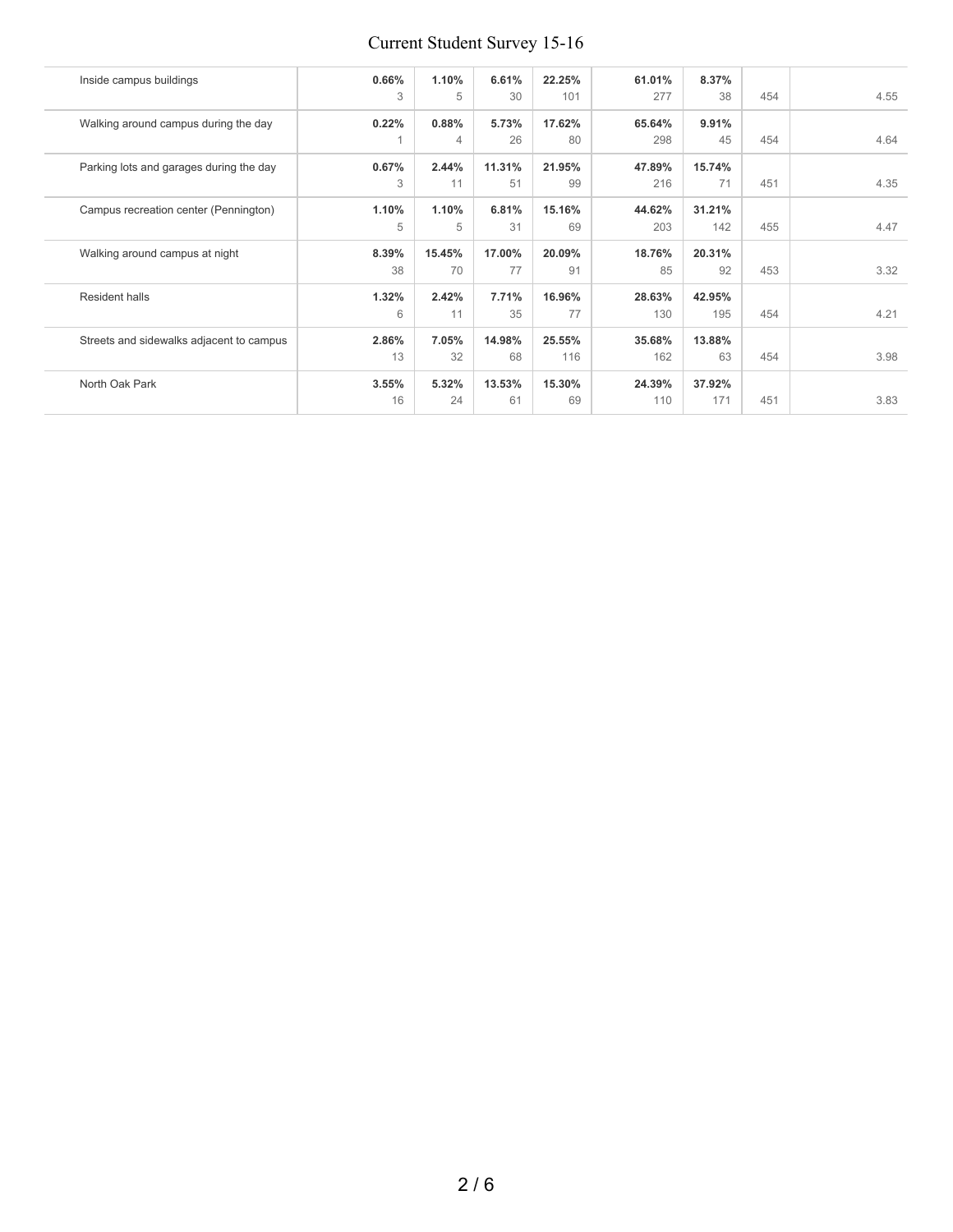# **Q6 What actions do you take to increase your safety on campus? (Check all that apply)**



| <b>Answer Choices</b>                                  | <b>Responses</b> |     |
|--------------------------------------------------------|------------------|-----|
| Walk with others                                       | 63.7%            | 284 |
| Contact UPD for escort                                 | 4.9%             | 22  |
| Don't come to campus when it is dark                   | 29.6%            | 132 |
| Sign up for "Everbridge" emergency notification system | 13.9%            | 62  |
| Report suspicious activity if witnessed                | 30.7%            | 137 |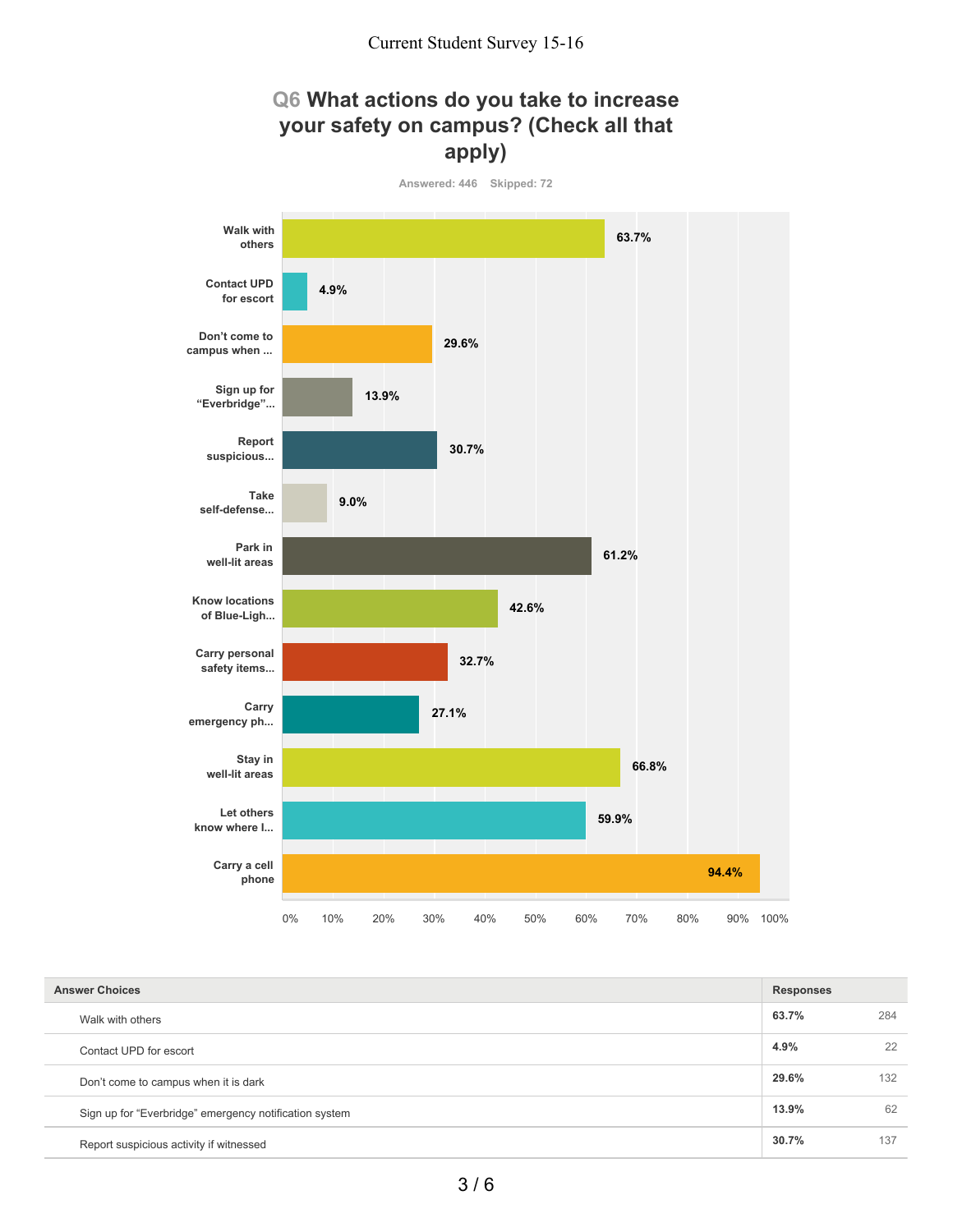#### Current Student Survey 15-16

| Take self-defense classes                                                 | $9.0\%$ | 40  |
|---------------------------------------------------------------------------|---------|-----|
| Park in well-lit areas                                                    | 61.2%   | 273 |
| Know locations of Blue-Light emergency phones                             | 42.6%   | 190 |
| Carry personal safety items (whistle, personal alarm, pepper spray, etc.) | 32.7%   | 146 |
| Carry emergency phone numbers                                             | 27.1%   | 121 |
| Stay in well-lit areas                                                    | 66.8%   | 298 |
| Let others know where I'll be                                             | 59.9%   | 267 |
| Carry a cell phone                                                        | 94.4%   | 421 |
| <b>Total Respondents: 446</b>                                             |         |     |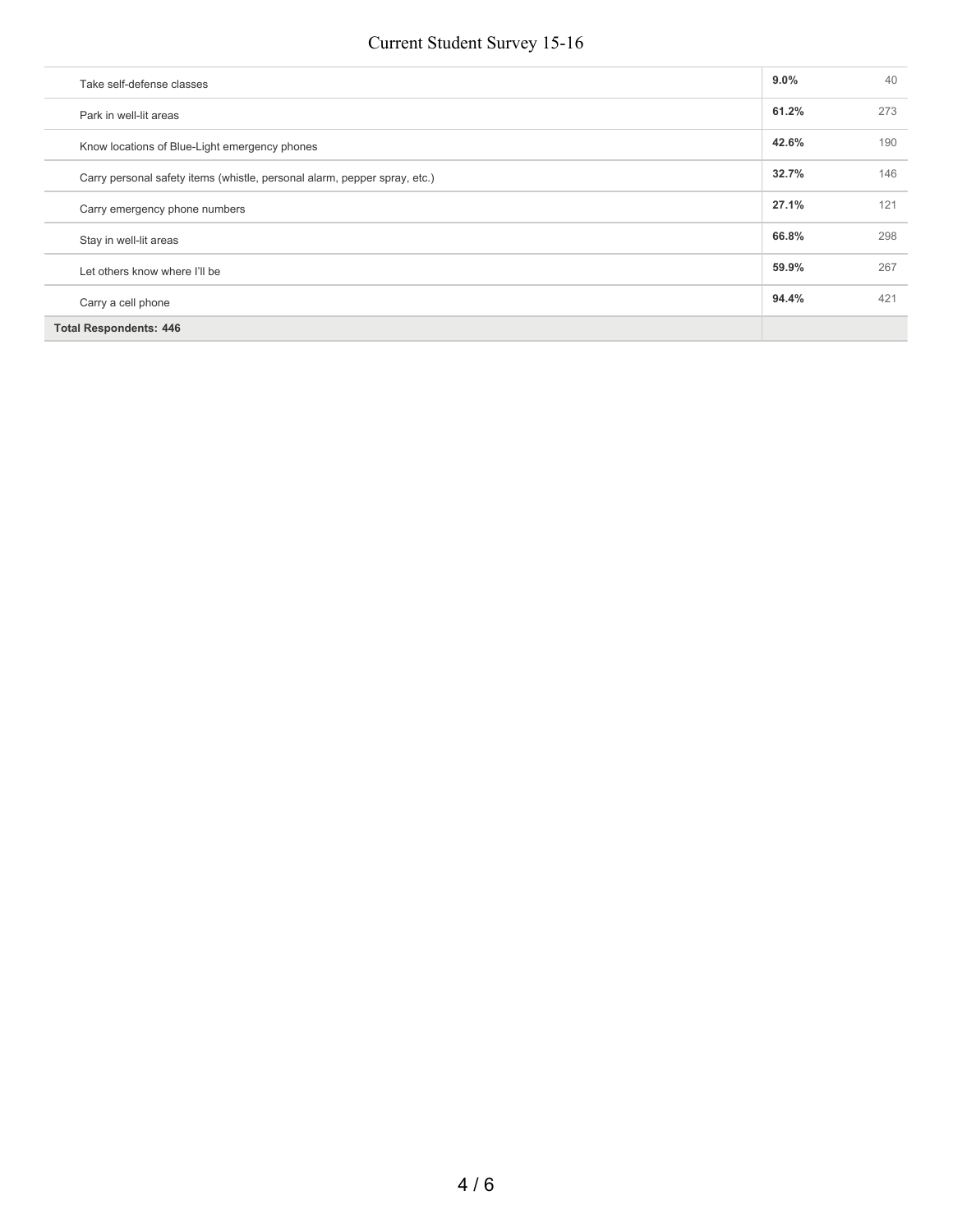### **Q7 On a scale from 1 to 5, where 1 means Strongly Disagree and 5 means Strongly Agree, please indicate your level of agreement with each of the following statements.**

**Answered: 456 Skipped: 62**

**You feel safe attending... University policies... You generally feel safe... The quality of safety... It is easy to locate a... Communication with student... The campus is well-lit at... Students in general are... You often do not feel saf... Threatening behavior is ... I considered the quality ... Students are generally ci... I discuss safety matte...** 0 1 2 3 4 5 **3.4 3.9 4.2 3.8 3.9 3.7 3.4 3.4 2.5 2.2 3.3 3.8 2.8**

|                                              | 1- Strongly<br><b>Disagree</b> | $\overline{2}$ | 3             | 4             | 5 - Strongly<br>Agree | <b>Total</b> | Weighted<br>Average |
|----------------------------------------------|--------------------------------|----------------|---------------|---------------|-----------------------|--------------|---------------------|
| You feel safe attending parties off-campus   | 8.86%<br>39                    | 11.36%<br>50   | 33.18%<br>146 | 22.95%<br>101 | 23.64%<br>104         | 440          | 3.41                |
| University policies support safety on campus | 2.68%<br>12                    | 3.36%<br>15    | 24.83%<br>111 | 35.12%<br>157 | 34.00%<br>152         | 447          | 3.94                |

5 / 6